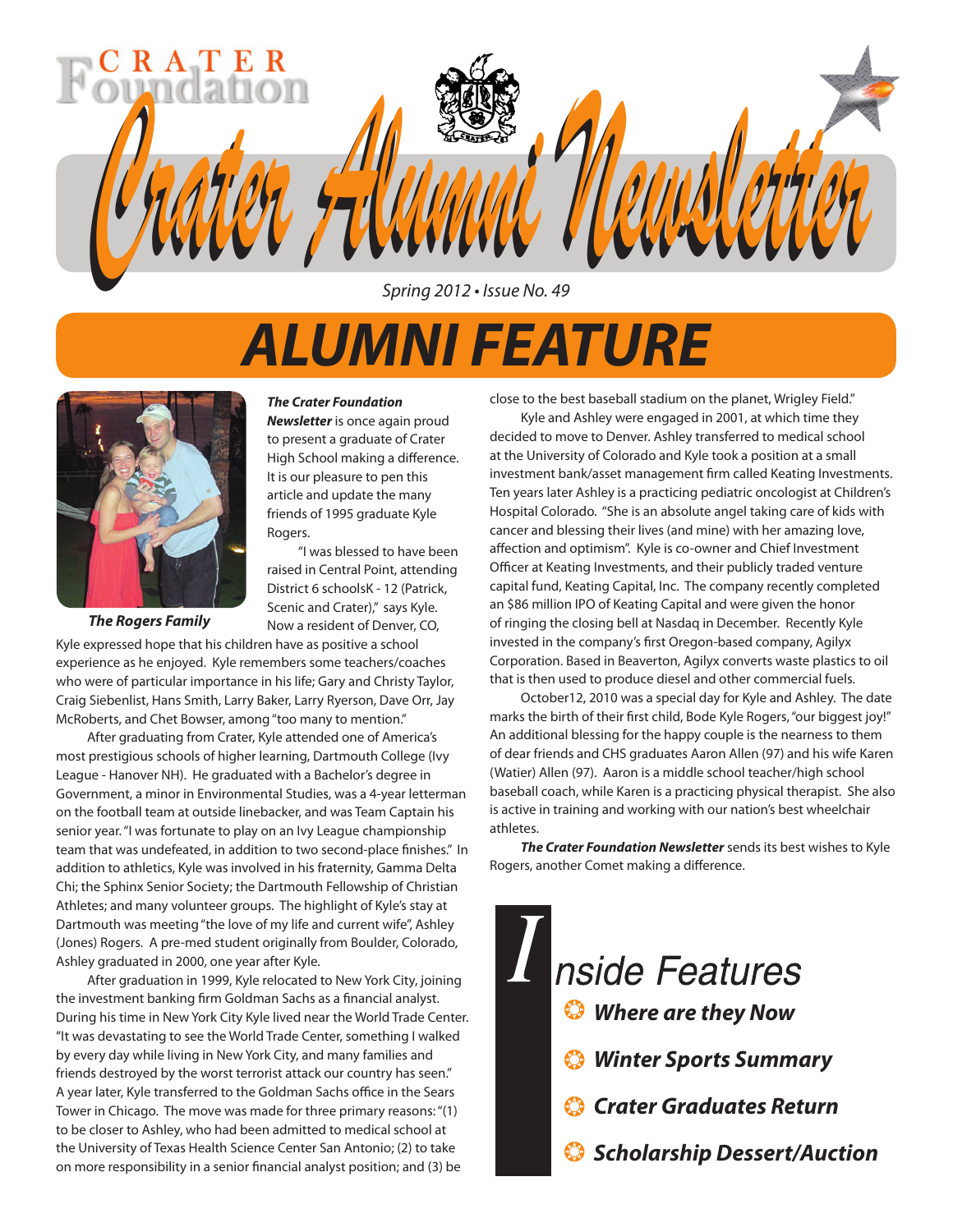# are<br>they

#### *1952 - 1959*

**TOMMY HOOKER (52)** – lives in Springfield, Oregon, with his wife Mary. Tommy has retired after 30 years in law enforcement, 25 years with the Eugene Police Department and five years with the U.S. Marshals Service. After graduation he entered the U.S. Navy and worked four years with Naval Intelligence, both in Korea and the Pentagon Building in Washington D.C. Tommy and his wife, Mary of 57 years, have two children, a son Tommy Jr. and a daughter Terrie Leann, and two grandsons. Tommy now spends time with his hobby of lapidary. He specializes in making spheres from various types of rocks.

*BILL ROSECRANS (54) –* lives in Gold Hill with the former Janet Thurmond (54), his wife of over 40 years. Bill keeps active cutting wood, gold mining, playing the guitar and doing yard work. Janet loves doll collecting, sewing doll clothes and doing clothing alterations for people. They have traveled various places attending doll conventions. Bill and Janet have five children, seven grandchildren and two great grandchildren.

*DAN NOLTA (57) –* lives in Tacoma, Washington, with his wife of 51 years, Judi. After graduating from George Fox College, Dan began pastoring in Svensen, Oregon and Newberg, Oregon. In 1969 they moved to pastor in Tacoma, Washington. He became a volunteer chaplain for the Tacoma Police Department and 15 years later became a full time chaplain for the Pierce County Sheriff's Department. For the last 20 years he has been a member of the International Conference of Police Chaplains and is currently serving as the International Ambassador for the ICPC. He is the founder and director of the Police and Fire Chaplains Training Academy that partners with the Washington State Criminal Justice Training Commission. Dan and Judi have six children and nine grandkids. For fun he reads, writes and loves to fish.

*VIRGINIA POTTER-HALL MUNDAY (59) –* lives in Portland, Oregon with her husband, Fred. They have between them six grown children and numerous grandchildren and great grandchildren. Virginia teaches rubber-stamping and scrapbooking and is a consultant for Close to My Heart. Fred has his own LLC and does consulting work for the government and other agencies in wildlife and range management. They have a two-story houseboat in the North Portland harbor and have lived there for nearly 30 years. In her spare time, Virginia is a quilter.

#### *1960 – 1969*

*VICKI & HOWARD MISNER (61) –* live in Florence, Montana, where they moved in March of 2011, after living in Central Point for over 48 years. Howard has a new shop to pursue his love of woodworking. Vicki is happily spoiling the grandkids and designing and making handmade greeting cards. *GLENDA HULL (67) –* lives in Central Point where she serves as a primary caretaker of her mother. Glenda retired as a Lieutenant Colonel from the U.S. Army after 24 years of military service. She served 10 years of active duty and

14 years in the reserve. She returned to Central Point in July, 2007, after 32 years of southern living in Alabama.

*JEAN BECK BOYD (67) –* lives in White City, Oregon, with her husband, Wayne. They have two grown boys: Tim, who graduated from Crater in 1988, and Jim, who graduated from Crater in 1990. They have 10 grandchildren. In their free time they love to explore the outdoors and hunt, fish, camp and horseback ride.

*JOHN HUNT (69) –* lives in Medford with his wife, Barbara. He has two grown children and two grandsons. John worked for 21 years as a grocery delivery driver and is now working for the rural garbage company as a route driver. He's been involved in the children's ministry at Trail Christian Fellowship for 23 years. In his free time he enjoys spending time with his grandkids, motorcycle riding, driving his sports car, bass fishing, traveling, car shows and cruises.

#### *1970 – 1979*

*SUE BONNEY FOLKERTS (75) –* lives in Snohomish, Washington, with her husband, Mark. They have one grown daughter, Lauren. After graduating from the University of Oregon, Sue worked and lived in Portland. She is now a Software Engineer. She still plays the saxophone and participated in the Port Townsend Jazz Festival.

*KEITH BROWN (75) –* lives in Central Point and is a produce manager for Ray's Food Place, where he's been for nearly 40 years. Keith has two grown children: Derek, who has spent three tours of duty in Iraq as a Marine; and daughter,

#### Kristin.

*NANCY HOLDEN (77) –* lives in Medford after graduating with a Bachelors degree in Early Childhood Education from Judson Baptist and Oregon State University. She has taught lower elementary grades for 18 years, 13 of those years at Grace Christian in Medford. She also had the opportunity to teach internationally – two years in Africa and two years in China. After returning from that adventure and substituting for two years, Nancy now works at Jackson Travel Agency.

*DAVE BACKEN (77) –* lives in Sherwood, Oregon, with his wife of 27 years, Rebecca. Dave works for Evergreen Consulting Group, which is an energy efficiency business designing and implementing energy efficiency programs for utilities. They have one daughter, who is in her first year teaching third grade in Sherwood. Dave spent eight years on the Sherwood school board and Rebecca has spent numerous years as a volunteer coordinator.

#### *1980 – 1989*

*CARY DYE (82) –* lives in Central Point and is currently employed with the Rogue River School District at the middle school. He is a program assistant in a special education class working with students who are emotionally disturbed. He also worked for the Jackson Education Service District as an educational assistant in a special education classroom at Hedrick Middle School. Cary lived in Eugene for 14 years, where he attended both Lane Community College and the University of Oregon.

**SHANNON FARBER (82)** – lives in Medford with her husband. Shannon has three boys and her husband has two boys. Shannon is an office manager with West Coast Paper Company. Her husband also works for West Coast Paper Company.

*PEGGY CORLEY (87) –* lives in Long Beach, California, with her eight- yearold daughter. After receiving her Bachelor of Science degree from Southern Oregon University, she moved to Southern California and began her career as a financial planning specialist with Morgan Stanley Smith Barney. In her free time she enjoys spending time with friends, family and her dog Aspen. She especially enjoys getting back to her roots in Southern Oregon. She states "there is no place like home"!

*LANCE ENGLET (89) –* lives in Eugene, Oregon. Lance is a recent graduate of the Center for Homeland Defense and Security. He received his commission through the University of Oregon ROTC program in 1994 and currently holds the rank of Lieutenant Colonel. Lance has joined the University of Oregon as a courtesy professor of military science.

#### *1990 – 2001*

*HEIDI JENSEN ROBERTS (96) –* lives in Central Point with her husband, James. Recently married, Heidi graduated from Southern Oregon University in 2002 and received a Master's in teaching in 2003. She works as a physical education specialist at Phoenix Elementary School. Her husband James works as a sprinkler fitter for Pacific Fire Sprinkler.

*CASS SMITH RACKLEY (99) –* lives in Central Point with her husband, Ryan (00). They have two children: Royce, age 2 ½, and Thatcher, born this past February. Cass is a massage therapist with 4 Oaks Saloon in Central Point and Ryan is a technician with Dr. Kerwin and the Asthma Allergy Center in Medford. *CAROLYN KREBS (02) –* lives in Grants Pass after graduating from college with a Bachelor's of Art in Music in 2006. She received a Master of Arts in music education in 2007 and currently teaches elementary music in Grant Pass. *AMY THOMAS SHIPLEY (94) –* lives in Central Point with her husband, Scott (92). They have two boys: Austin, age 17, a junior at Crater; and Tanner, age 13, an 8th grade student at Scenic Middle School. Amy is the attendance clerk at Scenic Middle School and Scott owns and operates Shipley Counter Tops.

#### **Crater Foundation Information**

97502

| Website:   | craterfoundation.district6.org | Mailling Address:        |
|------------|--------------------------------|--------------------------|
| E-mail:    | craterfoundation@district6.org | <b>Crater Foundation</b> |
| Telephone: | 541-494-6308                   | P.O. Box 5172            |
|            |                                | Central Point, OR        |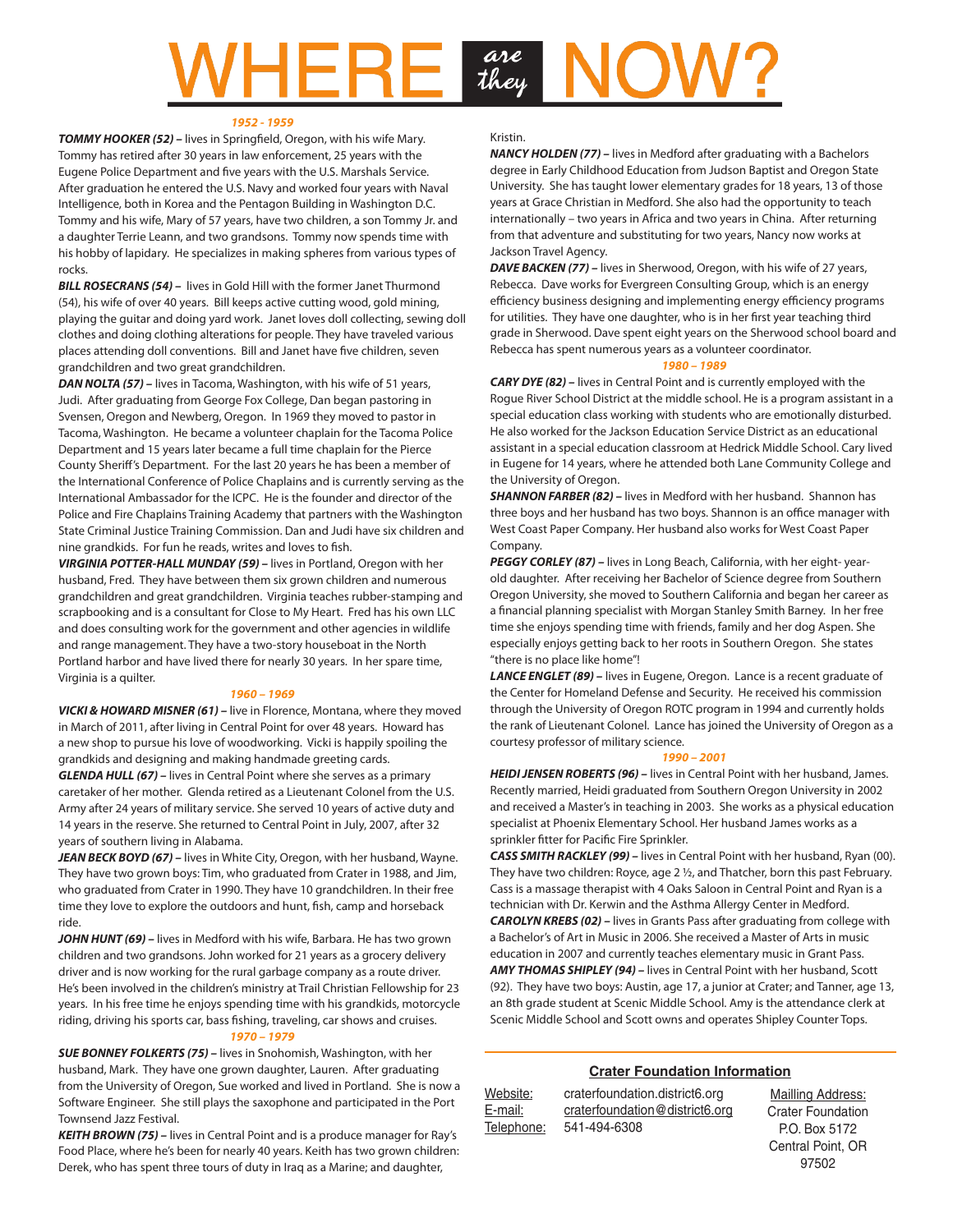## *Crater Graduates Return to School District 6*

We thought it might be interesting to Crater alumni to see the many Crater graduates who have returned to School District #6 as teachers and/or administrators. Many other grads have returned and since retired from the District but the following are presently employed in the District.

**CRATER GRADUATE** SCHOOL SCHOOL SCHOOL TEACHING Anderson, Jennifer Coffman (96) **CPE** Corresponding the Grade 3 Grade 3 Anderson, Kristi Jensen (88) Martin Jewett Kindergarten Kindergarten Kindergarten Kindergarten Kindergarten Kindergarten Kindergarten Kindergarten Kindergarten Kindergarten Kindergarten Kindergarten Kindergarten Kindergart **Coffman, Tracey (88)** The Grades 2/3 Jewett Grades 2/3 Jewett Grades 2/3 Corbett, Carley Near (02) Sewett States And Corbett, Carley Near (02) Jewett Kindergarten Couch, Summer (94) **Hanby** Hanby Science - Physical Education (1998) **Science - Physical Education** Crum, Heather McShane (81) CPE CHE Grade 2 Grade 2 Grade 2 Grade 2 Grade 2 Grade 2 Grade 2 Grade 2 Grade 2 Grade 2 Grade 2 Grade 2 Grade 2 Grade 2 Grade 2 Grade 2 Grade 2 Grade 2 Grade 2 Grade 2 Grade 2 Grade 2 Grade 2 Gra Dippel, Scott (94) **Hanby – Patrick Principal Principal** Principal Principal Principal Principal Principal Principal Principal Principal Principal Principal Principal Principal Principal Principal Principal Principal Princ Dippel, Susan McCoy (69) Epperson, David (89) Crater – CAHPS Social Studies Johnson, Jeff (81) **Crater Athletic Director** Athletic Director Joseph, Scott (85) Patrick Grades 4/5 Juveland, Kristen Haga (07) Jewett Kindergarten Laws, Kara Gates (94) Richardson Grades 2/3 Lee Mike (98) Grades 4<br>
Lee, Candev Folev (98) CPE Grades 4<br>
Grade 5 Lee, Candey Foley (98) Lewis, Mack (81) **CPE** Grade 5 Lunte, Janet Snook (76) **Richardson** Richardson Grade 3 Marshall, Jennifer Worthington (90) Patrick ERC<br>Meunier, Matt (87) Patrick ERC Crater – BIS Stud Meunier, Matt (87) Crater – BIS Student Services Meunier, Mike (84) **District Office District Office** Director of Human Services Miller, Lori Gates (89) **States (89)** Jewett Grade 3 Grade 3 Peterson, Stacy (95) Jewett Grade 3 Pickering, Cindy Krumm (88) Scenic Rambo, Tom (90) **Solution Contract Principal** Jewett Principal Principal Saaranen, Lynn Dotson (74) Scenic Physical education Communisty Control of the Physical education Sinks, Jeremy (98) Crater – BIS Allen Crater – BIS Allen English Stone, Jill Leaming (98) **Stone, Jill Leaming (98)** Jewett Christian Communist Christian Christian Christian Christian Christian Christian Christian Christian Christian Christian Christian Christian Christian Christian Chr Ziemann, Pauline (89)



# *Winter Sports Summary*

*The Crater Comets wrestling team* placed second in the Southern Oregon Hybrid Conference, qualifying eight wrestlers for the state tourney. At the State Tournament the Comets finished 3rd in the 6A division, ½ point out of second. They had five state placers, one state champion (Morgan Walters at 120 lbs), and two runner ups.

*The Comets girls basketball team* finished second in the Southern Oregon Hybrid Conference. They earned a state playoff game and defeated South Salem 44-32. However their season came to an end when they were defeated by West Linn 50-38. The Lady Comets finished the season with a 17-8 record.

*The Comets boys' basketball team* had a difficult season, finishing fifth in the Southern Oregon Hybrid Conference standings. They ended the season with a loss to McMinnville in a state play-in game and finished the season with a 7-17 record.

*The Crater girls swim team* finished seventh in the conference and did not place swimmers into the state meet.

*The Crater boys swim team* finished seventh in the conference and did not place swimmers into the state meet.

*The Crater hockey team* fell short of the district playoffs and therefore did not qualify for the state meet.

The Crater boy's basketball team was awarded the Oregon Dairy Farmers first place trophy for the highest GPA in the 6A state classifications with a 3.71 accumulative GPA. This was the first time the team had earned this award; a very nice achievement for our boy's basketball team and for Crater High School.

Crater continues to compete in the 6A classification that includes North Medford, South Medford, Crater, Grants Pass and Roseburg. In wrestling the conference also includes South Eugene, Sheldon, Thurston and Redmond.

## *Scholarship Dessert/Auction*

*The 17th annual Crater Parent/Community Scholarship Dessert was held this last December, raising \$42,201 to aid Crater graduates in pursuit of their posthigh school academic dreams. Once again THE DISTRICT # 6 FAMILY stepped up to help OUR KIDS!* 

*The auction provides much needed financial assistance; it also sends the message to our young people that they and their collective futures are important. Since the year 2000 more than 2,550 students have received in excess of \$2,500,000 to attend our nation's colleges, universities and trade schools. This event is the major fund raiser that allows us to give scholarship assistance to every graduating senior who requests it. In conjunction with the annual Scholarship Dessert, many generous donors make this to happen. To all of you - THANK YOU!*